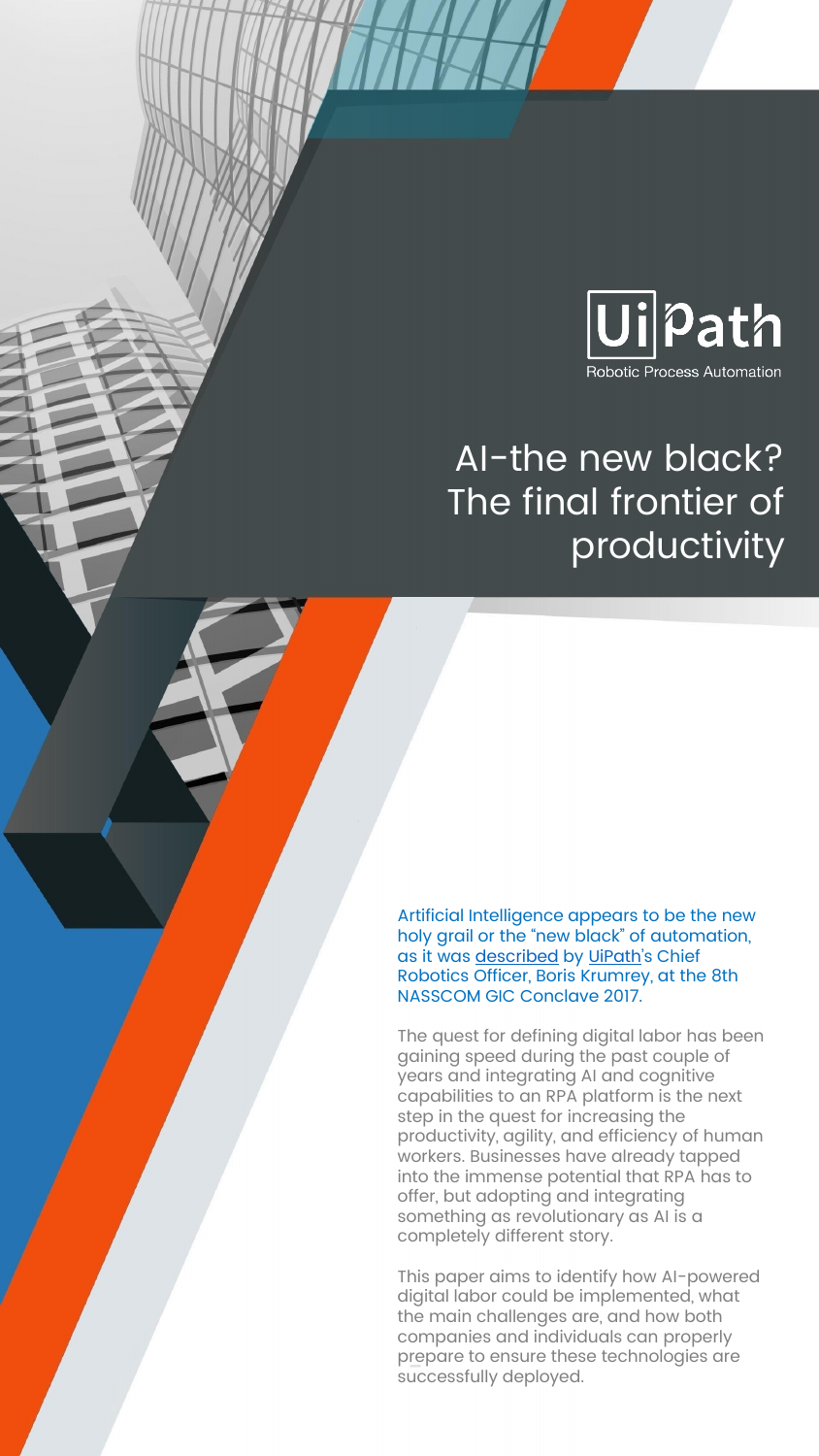#### DIGITAL LABOR EXPLAINED

 $47$ 

Automation is not a modern concept. Historically, it has been a part of the society for thousands of years, being first mentioned in Homer's Iliad. Its main meaning, that of using tools to increase human power and productivity, has not changed dramatically from then to now.

The difference consists of the way in which these "tools" work: it all started from those powered by humans (the wheel, the lever, etc.), to those powered by natural elements (waterwheels, windmills, etc.) to the machines of the Industrial Revolution (steam engines, mechanical machines etc.). Now, we are at a stage where automation is coded in software robots that perform repetitive, rule-based tasks through a technology called [Robotic Process Automation](https://www.uipath.com/automate/robotic-process-automation) (RPA).

Automation is constantly evolving and does not stop at RPA. Artificial Intelligence could potentially be a key element in creating digital labor. It has already started to be integrated into areas such as machine learning, cognitive and computer vision, conversational technologies, human-to-machine user interfaces, predictive data analytics, RPA, cybersecurity, IoT or intelligent monitoring. Nevertheless, its effects are not as invasive as they might potentially be in the future.

Even though RPA is only now starting to mature, adding AI to it will allow the creation of a true digital workforce that will automate activities typically characteristic to knowledge workers. An [application such as Intelligent Process](https://www.uipath.com/automate/intelligent-process-automation)  **Automation** converges AI, RPA and other cognitive tools to enhance productivity. The quality of work will provide service continuity and availability, and will reduce costs. AI will be responsible for the "thinking" component of the digital workforce. It will create the new rules for machine learning and will perform supervised learning, reinforcement learning, and unsupervised learning. AI will trigger RPA, which will be handle workflows and APIs, computer command scripts and mechanical robotics.

Thus, RPA will embody the component that "acts". Other elements such as computer vision, unstructured data or data models will embody the "sensing" component. All this data will be then fed into the AI, closing the circle, as illustrated in the image on the following page. Embedded automation or inbuilt AI are technologies that follow a structure similar to the one described above. These could work in both attended and unattended modes.

The key aspect is that AI cannot function on its own. It would be like a brain without the arms or the legs. To deliver at its full potential, AI needs RPA.

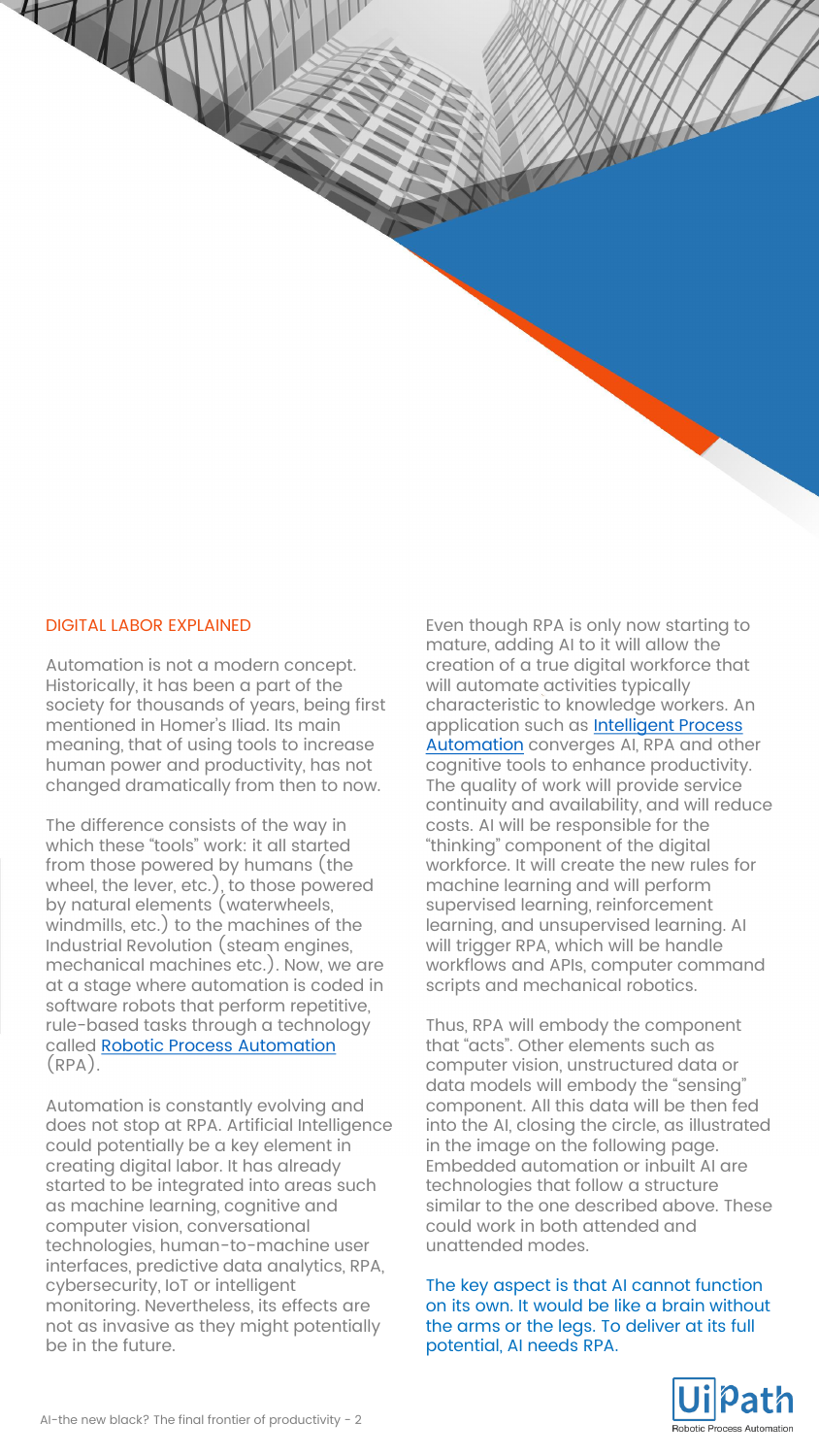

Nevertheless, we are still far from achieving fully fledged digital labor. Now, Artificial Intelligence acts as an smart tool that acquires new skills, but without providing a lot of change. In one to two years, AI will be in a more advanced stage and will act as a cognitive assistant, interacting with and servicing humans, and processing unstructured data. In three to five years, AI will have an identity. It will gain true self-learning capabilities and will be fully adaptable to perform reliably specific tasks. In terms of autonomy, it will be independent at a level permitted by a human.

 $H$ 

# AI IMPLEMENTATION CHALLENGES

There is an actual paradox in terms of trusting and controlling an AI solution. There is a constant struggle between retaining control of the AI and trusting its autonomy because humans want it to be highly predictable.

An employee can be trusted to perform as expected by trying to train him or her to deliver results as a robot and by doing personal performance controls. But how do humans trust a robot or any automated process, for that matter, to perform as expected?

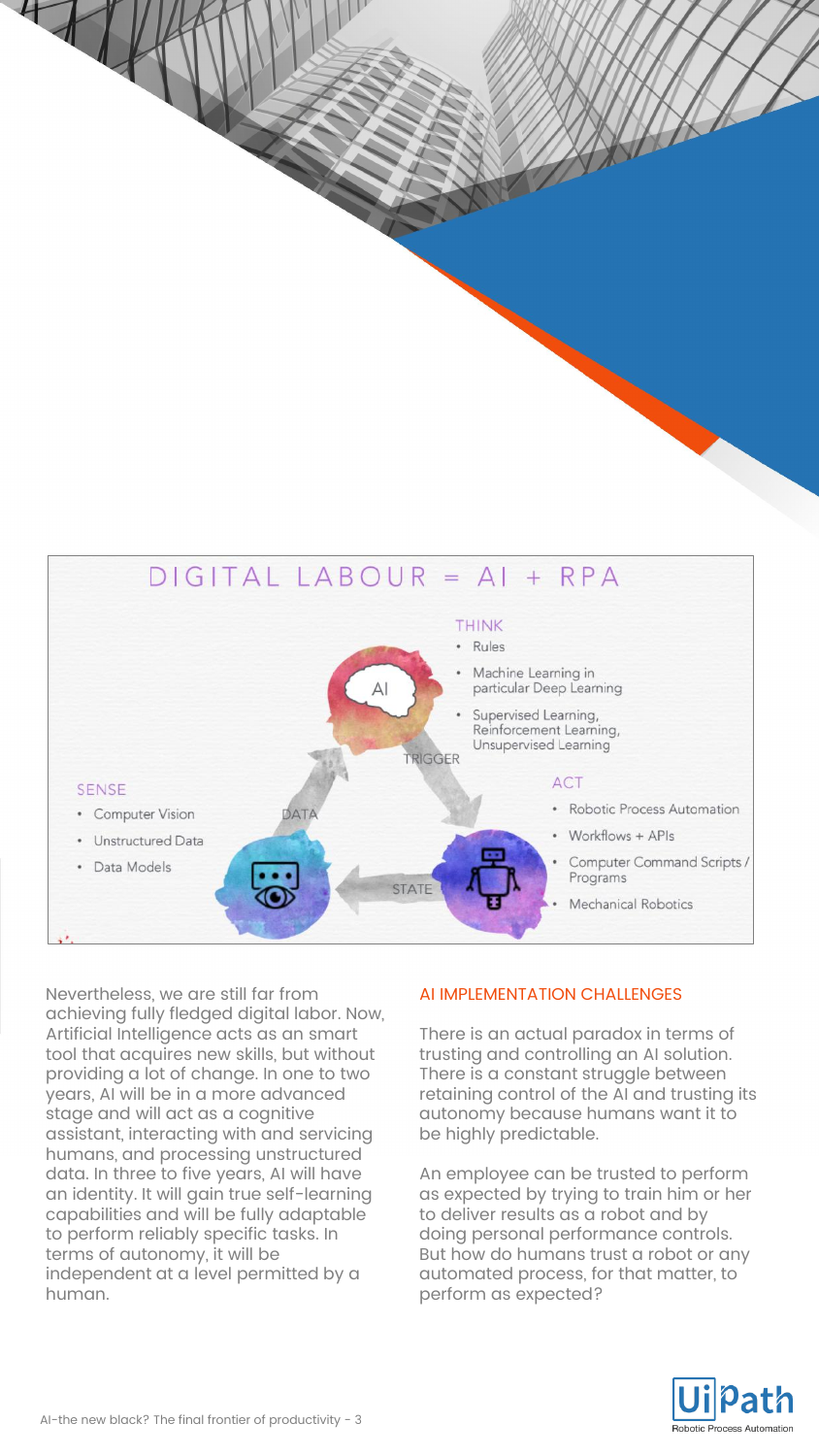For one, there is a difference between an [RPA robot,](https://www.uipath.com/robot) as one of those developed by UiPath, and a robot as an AI solution. While the RPA robot is programmed to perform certain tasks, the AI solution is trained by observation. It is no longer a question of trusting an algorithm, but of trusting a machine. Treating the AI solution as a machine that acts as a human to react intelligently to exceptions or unexpected changes is key. Trusting AI machines will take time and requires transparency and analytics right from the implementation get go. Finding a transparent method that helps humans observe how the machines learn and use the knowledge the correct way and take the right decisions will be no easy feat.

 $H$ 

Besides trust, another challenge to take into consideration when implementing Artificial Intelligence is devising the best reward system. There are three possible solutions for this issue: giving up the reward system—which would require a lot of data and time, creating a processspecific reward system or implementing a human supervision system.

On the one hand, there isn't any general reward system that can be applied to any situation. There are general rules, but the reward system needs to be very specific to the process it is applied to. The process-specific reward system could potentially allow the AI system selftrain within 48 hours. On the other hand, with human supervision, the system will need a lot more time until it learns how to act. Next, there is the matter of properly implementing AI to make it efficient.

### Understanding that preparation and time are fundamental to successfully implementing AI is key.

In terms of doing a business and process analysis, there needs to be an understanding of what processes can be automated using AI and RPA, because not all of them are suited to be automated.

Then, enterprises must set up target operating models that define the organizational change, implementation and communications plans that allow engaging with the key subject matter experts. They have to devise governance programs, manage communication to key stakeholders, define the right working methods, and track progress and transformation KPIs.

Next, organizations must define and implement the technology integration and infrastructure provision plans, as well as the robotic user authorizations. Finally, setting up **[Centers of Excellence](https://www.uipath.com/center-of-excellence)** (CoEs) in charge of implementing and managing automation as quickly and as efficiently as possible is also essential.

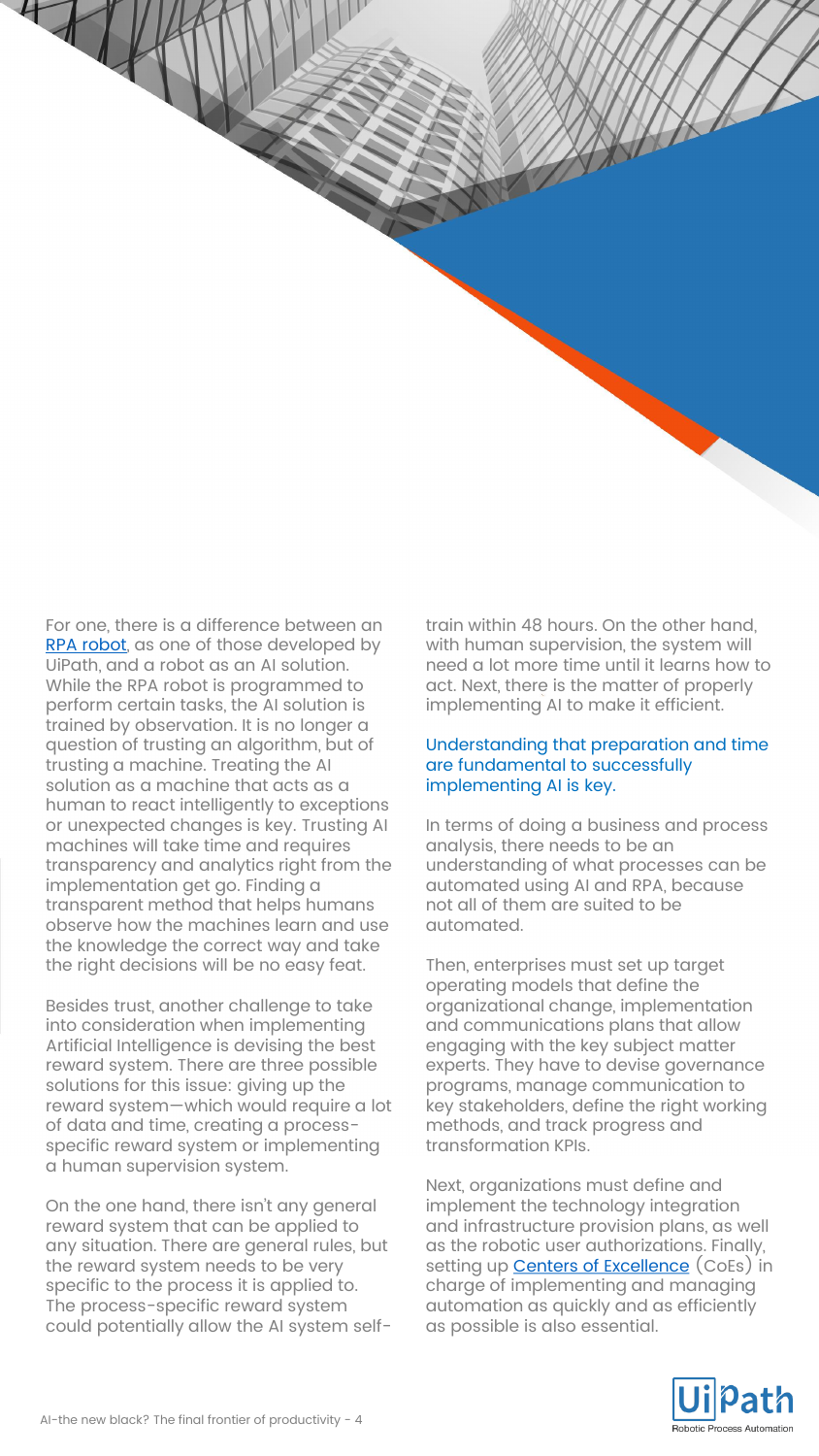#### OPERATION CHALLENGE EXAMPLE **IN-HOUSE CENTRE OF EXCELLENCE** Records/defines new activities and send them to the developer or consultant Agrees design change with User Functional QA of change Provide support **DESIGN** & TEST **USER** AI + ROBOTICS **REQUEST** Specifies the DEVELOPER/CONSULTANT process change or Creates Change, tests knowledge item function and integrations Verifies Change or **BUILD &** Joint functional tests Knowledge item **OPFRATE** Deploys new version Maintains Al system platform

# AI OPERATING CHALLENGES

 $+$ 

Organizations need to realize that fear of change and lack of personal employee motivation are real and can impact adopting automation successfully. Artificial Intelligence must not be viewed as a threat or as taking away work, but as a means for being more productive and for tapping new capabilities.

Other major risks reside in operating AI. Training can either take too long or can be too complex, and there is the fear that the technology cannot be trusted and controlled, as well as not knowing the full impact of AI taking the wrong decision.

Furthermore, AI capabilities can potentially be too narrow or too specialized to cover the full complexity of a human knowledge employee. Other challenges reside in defining who is responsible, from a legal standpoint, when AI causes damage due to bad decision-making and integrating AI in countries that, from a cultural standpoint, are less risk-averse or that view AI as a threat to their social status.

Finally, but just as important, a proper training of the AI system takes time and responsibility. Organizations must keep an eye on value misalignment.